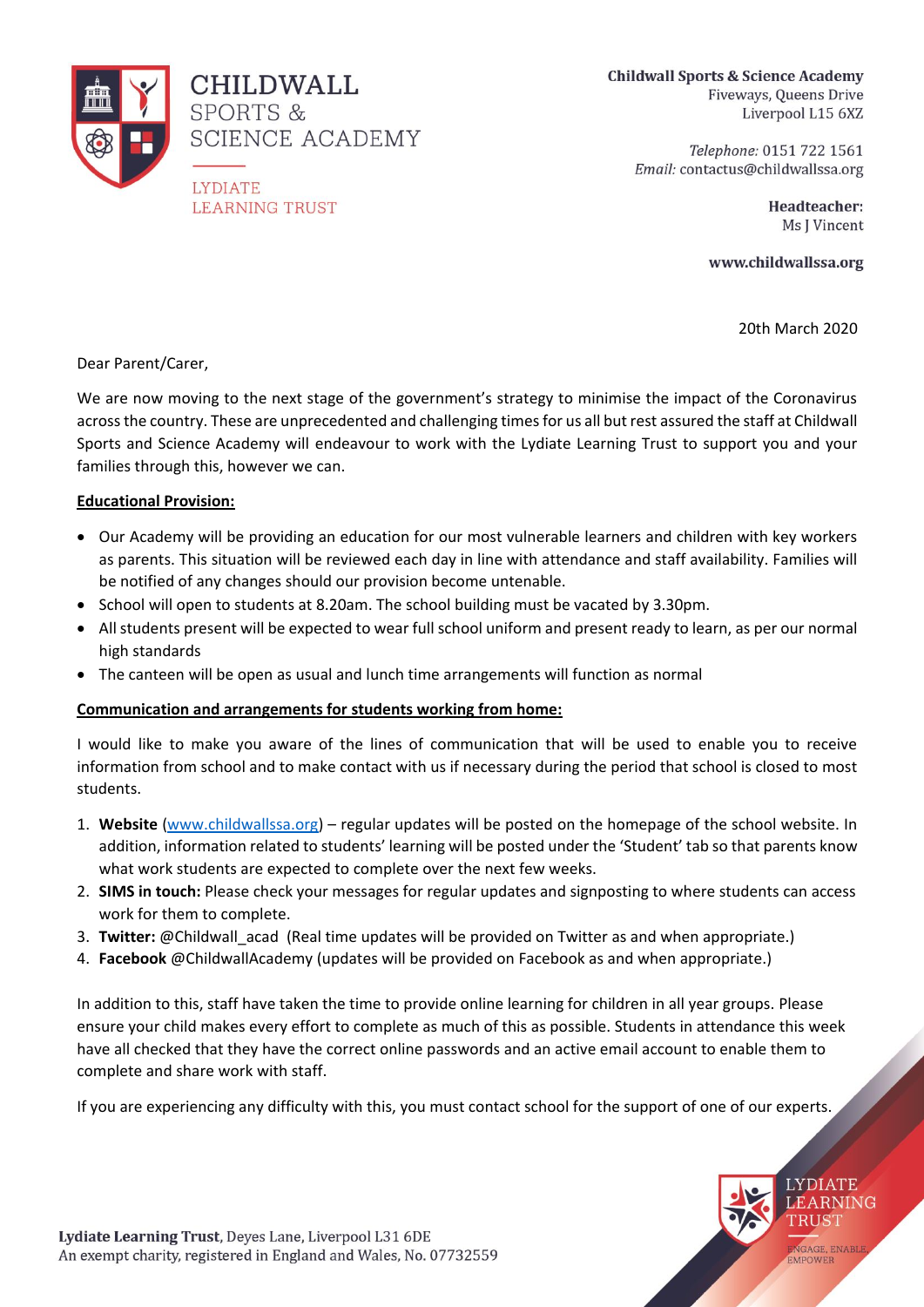Work is accessible through:

- **Showmyhomework:** www.satchelone.com
- **Centurytech:** [www.century.tech](http://www.century.tech/)
- **MyMaths:** [www.mymaths.co.uk](http://www.mymaths.co.uk/)
- **School email:** All students and staff have school email accounts to allow for sharing and feedback for learning
- **Office 365/Onedrive:** [www.office.com](http://www.office.com/) (KS4 students have already uploaded their coursework to this facility.)

Throughout the next 2 weeks, a member of staff will be available to address any telephone queries between 9.00am and 2.00pm each day. You will also be able to make contact with school by email at [contactus@childwallssa.org](mailto:contactus@childwallssa.org)

#### **Possible Emergencies:**

In the event of an emergency concerning a student's safety or wellbeing, a member of the school's Safeguarding Team will be available to contact on the school telephone number: 0151 722 1561 or email: [safeguarding@childwallssa.org](mailto:safeguarding@childwallssa.org)

I am acutely aware of the importance of maintaining timely and clear communication with our parents, staff and students during any period of change and uncertainty. We will provide you with regular information, updates as necessary and these will be channelled through the above official lines of communication.

Inevitably, technology will be under increased pressure as so many people rely on remote working technologies. Please be patient in times of potential traffic-related pressure on our website and other resource platforms, including those we use which are delivered via third parties.

#### **Free School Meals:**

Students in receipt of Free School Meals will receive vouchers as part of the Liverpool City Council arrangement. A letter that explains this and a list of centres where these can be obtained is already on our school website in the news section. Please do not hesitate to contact school if you experience any difficulties.(Students in attendance at school will receive lunch as normal.)

If you have any queries or concerns regarding any of the matters outlined above, please do not hesitate to get in touch.

Finally, I would like to thank you for your support so far. I wish you all well and hope to have our students back with us as soon as possible.

Yours sincerely,

Ms J E Vincent Headteacher

Lydiate Learning Trust, Deyes Lane, Liverpool L31 6DE An exempt charity, registered in England and Wales, No. 07732559